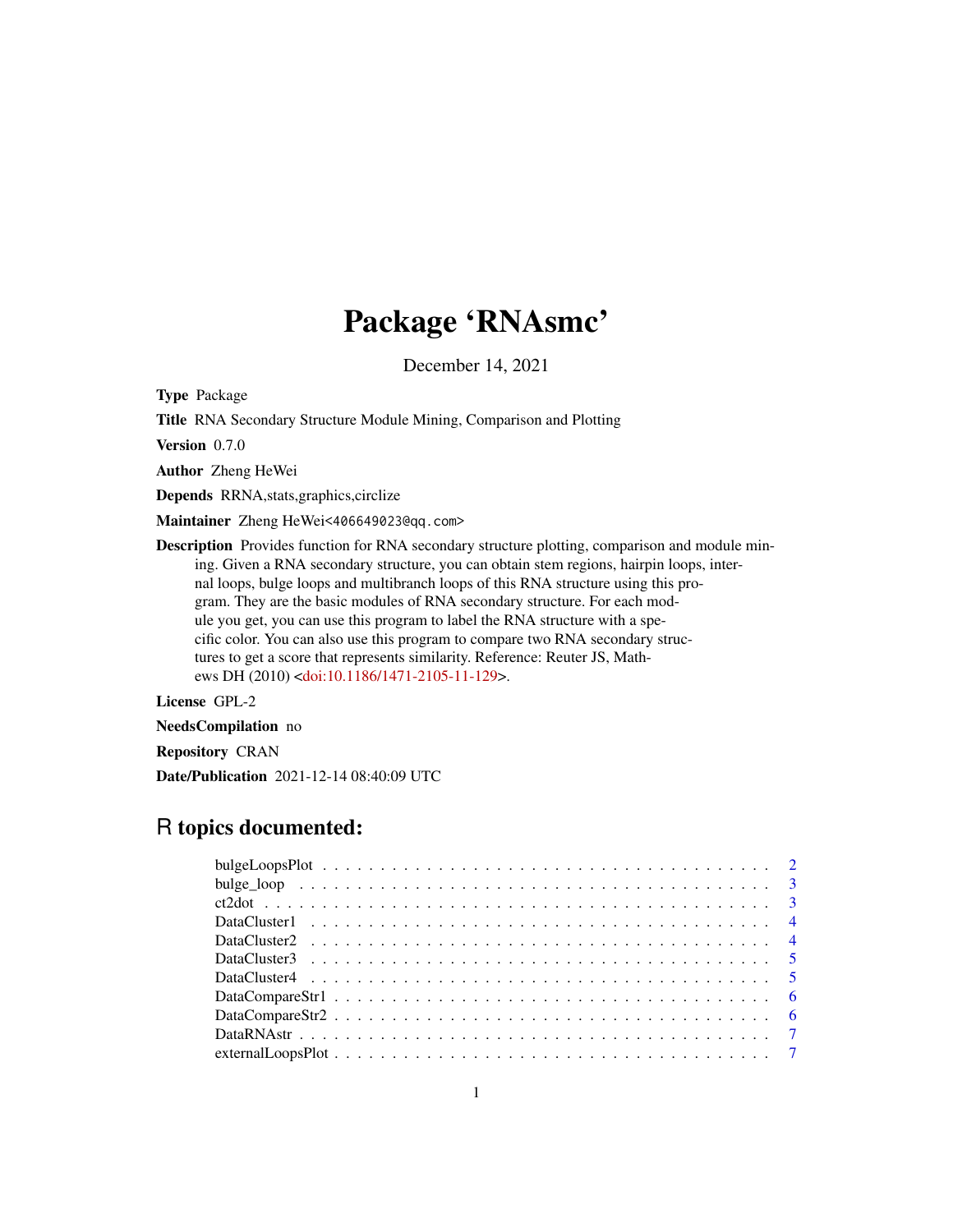### <span id="page-1-0"></span>2 bulgeLoopsPlot

| Index | 21 |
|-------|----|

bulgeLoopsPlot *A function for bulge loops plotting*

#### Description

Given a RNA secondary structure,it compute bulge loops in the RNA secondary structure and plots the RNA secondary structure

#### Usage

```
bulgeLoopsPlot(ctFile)
```
#### Arguments

ctFile A RNA secondary structure file containing structure information

#### Value

Return a list containing base positions in bulge loops

```
###
data(DataRNAstr)
bulgeLoopsPlot(DataRNAstr)
```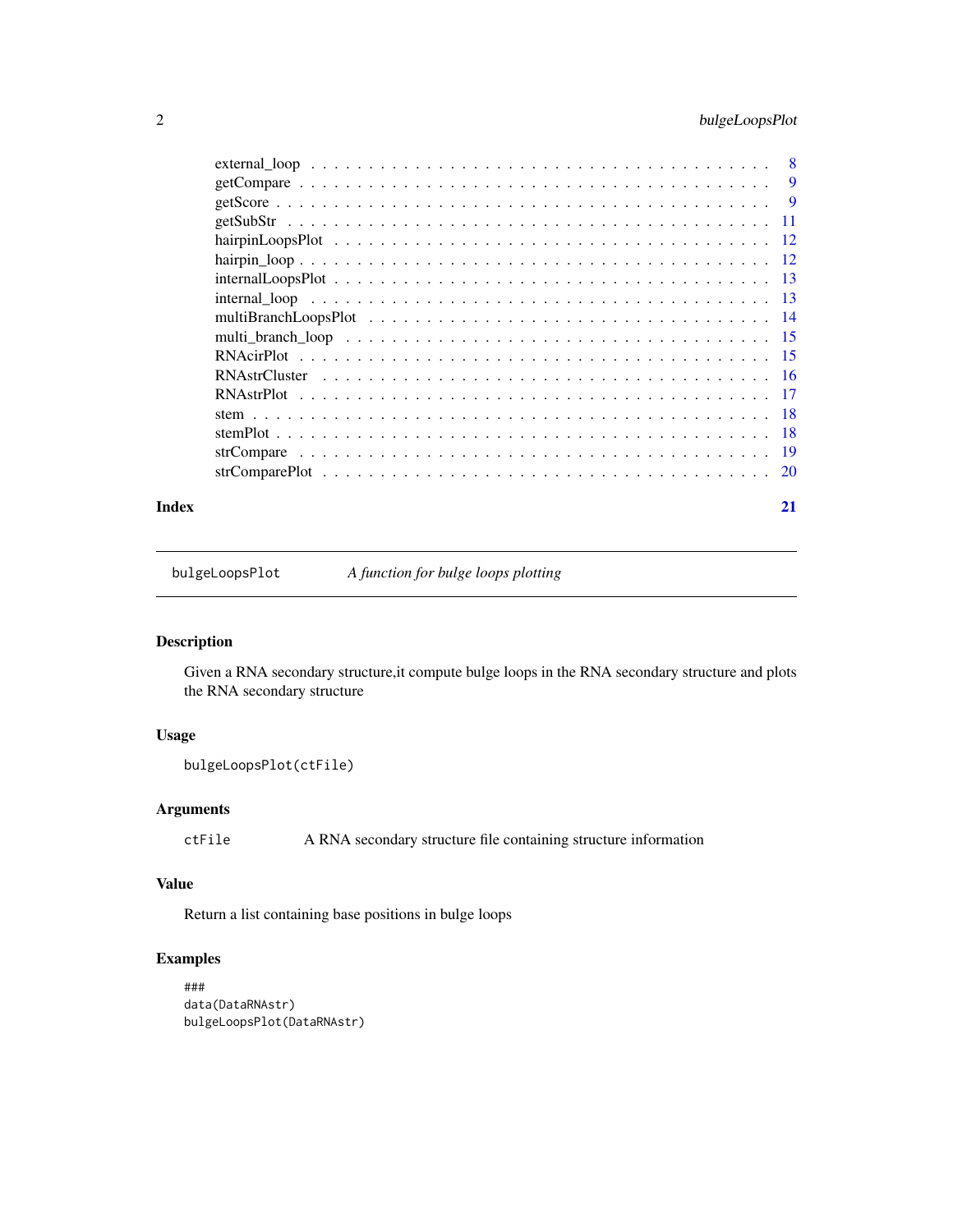<span id="page-2-0"></span>

#### Description

Given a RNA secondary structure,it compute bulge loops in the RNA secondary structure

#### Usage

```
bulge_loop(ctFile)
```
#### Arguments

ctFile A RNA secondary structure file containing structure information

#### Value

Return a list containing information of bulge loops

#### Author(s)

Zheng Hewei

#### Examples

########## data(DataRNAstr) bulge\_loop(DataRNAstr)

ct2dot *ct2dot*

#### Description

Given a RNA secondary structure,it compute the RNA secondary structure in dot-bracket notation

#### Usage

ct2dot(ctFile)

#### Arguments

ctFile A RNA secondary structure file containing structure information

#### Value

return a list including the RNA seqence and the RNA secondary structure in bracket dot form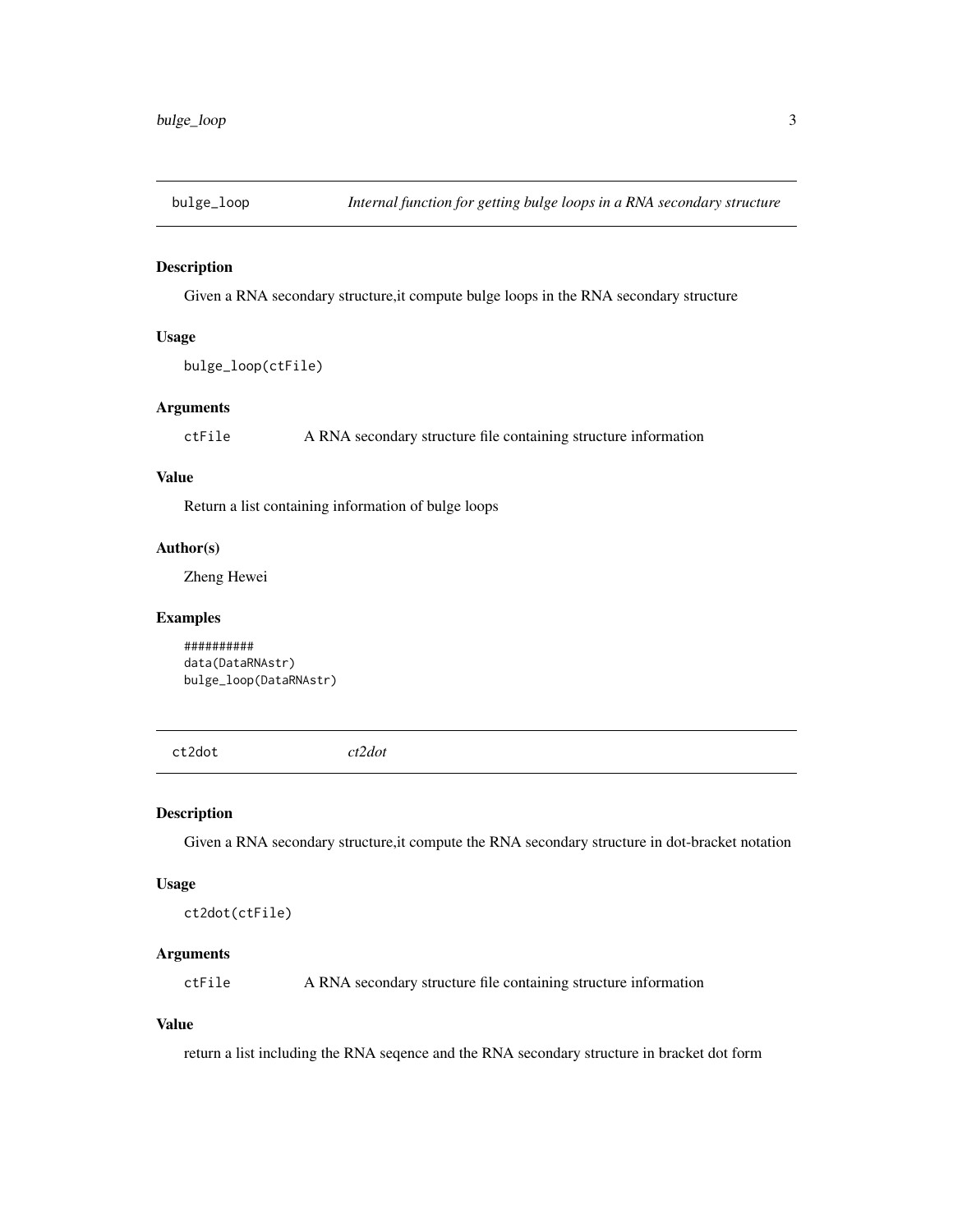#### Examples

```
###
data(DataRNAstr)
ct2dot(DataRNAstr)
```
DataCluster1 *A RNA secondary structure file containing structure information*

#### Description

A RNA secondary structure file containing structure information

#### Usage

```
data(DataCluster1)
```
#### Arguments

DataCluster1 A RNA secondary structure file containing structure information

#### Author(s)

Zheng Hewei

#### Examples

```
##########
data(DataCluster1)
```
DataCluster2 *A RNA secondary structure file containing structure information*

#### Description

A RNA secondary structure file containing structure information

#### Usage

data(DataCluster2)

#### Arguments

DataCluster2 A RNA secondary structure file containing structure information

#### Author(s)

Zheng Hewei

<span id="page-3-0"></span>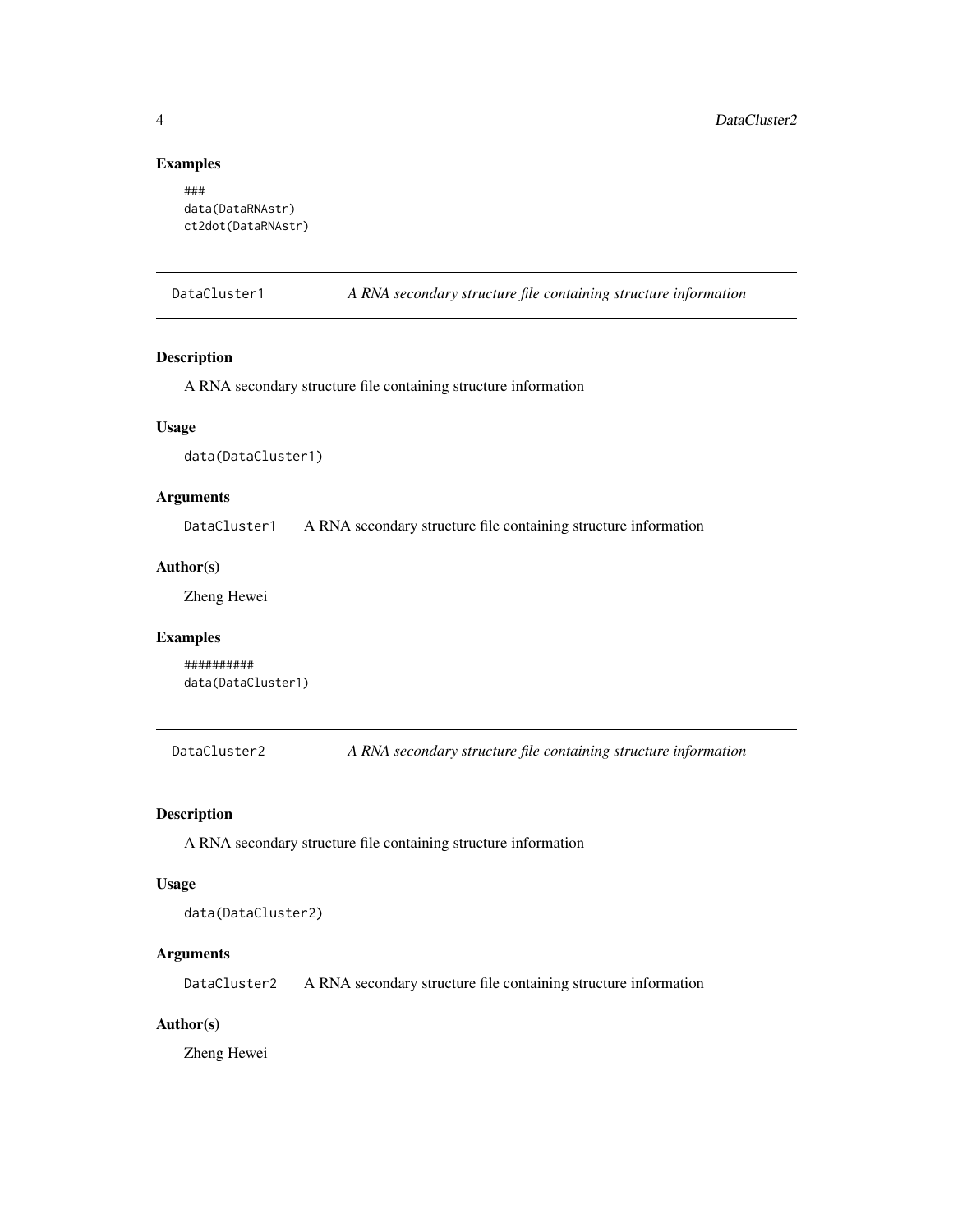#### <span id="page-4-0"></span>DataCluster3 5

#### Examples

```
##########
data(DataCluster2)
```
DataCluster3 *A RNA secondary structure file containing structure information*

#### Description

A RNA secondary structure file containing structure information

#### Usage

data(DataCluster3)

#### Arguments

DataCluster3 A RNA secondary structure file containing structure information

#### Author(s)

Zheng Hewei

#### Examples

########## data(DataCluster3)

DataCluster4 *A RNA secondary structure file containing structure information*

#### Description

A RNA secondary structure file containing structure information

#### Usage

data(DataCluster4)

#### Arguments

DataCluster4 A RNA secondary structure file containing structure information

#### Author(s)

Zheng Hewei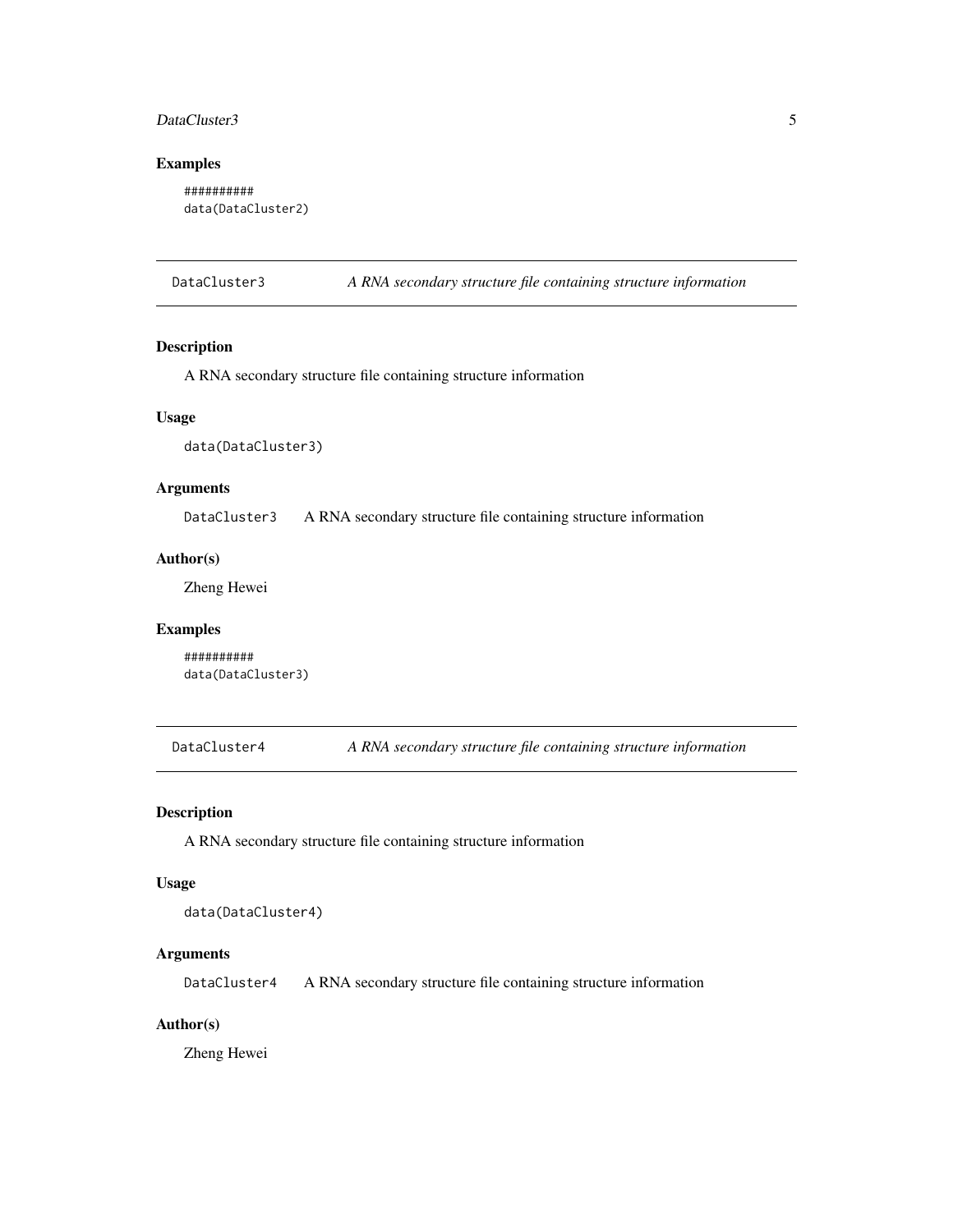#### Examples

```
##########
data(DataCluster4)
```
DataCompareStr1 *A RNA secondary structure file containing structure information*

#### Description

A RNA secondary structure file containing structure information

#### Usage

data(DataCompareStr1)

#### Arguments

DataCompareStr1

A RNA secondary structure file containing structure information

#### Author(s)

Zheng Hewei

#### Examples

```
##########
data(DataCompareStr1)
```
DataCompareStr2 *A RNA secondary structure file containing structure information*

#### Description

A RNA secondary structure file containing structure information

#### Usage

```
data(DataCompareStr2)
```
#### Arguments

DataCompareStr2

A RNA secondary structure file containing structure information

<span id="page-5-0"></span>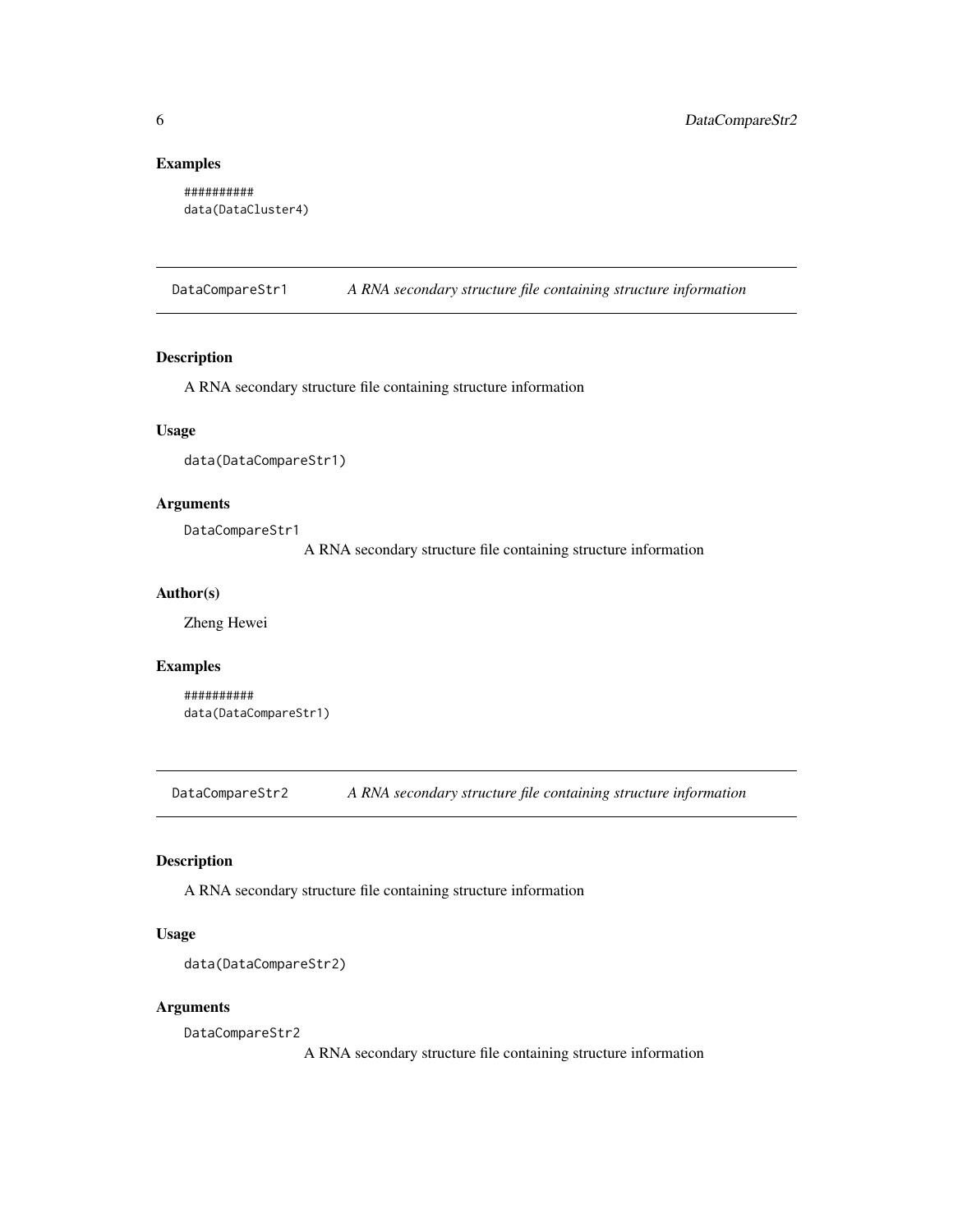#### <span id="page-6-0"></span>DataRNAstr 7

#### Author(s)

Zheng Hewei

#### Examples

```
##########
data(DataCompareStr2)
```
DataRNAstr *A RNA secondary structure file containing structure information*

#### Description

A RNA secondary structure file containing structure information

#### Usage

data(DataRNAstr)

#### Arguments

DataRNAstr A RNA secondary structure file containing structure information

#### Author(s)

Zheng Hewei

#### Examples

########## data(DataRNAstr)

externalLoopsPlot *A function for bulge loops plotting*

#### Description

Given a RNA secondary structure,it compute external loops in the RNA secondary structure and plots the RNA secondary structure

#### Usage

```
externalLoopsPlot(ctFile)
```
#### Arguments

ctFile A RNA secondary structure file in CT format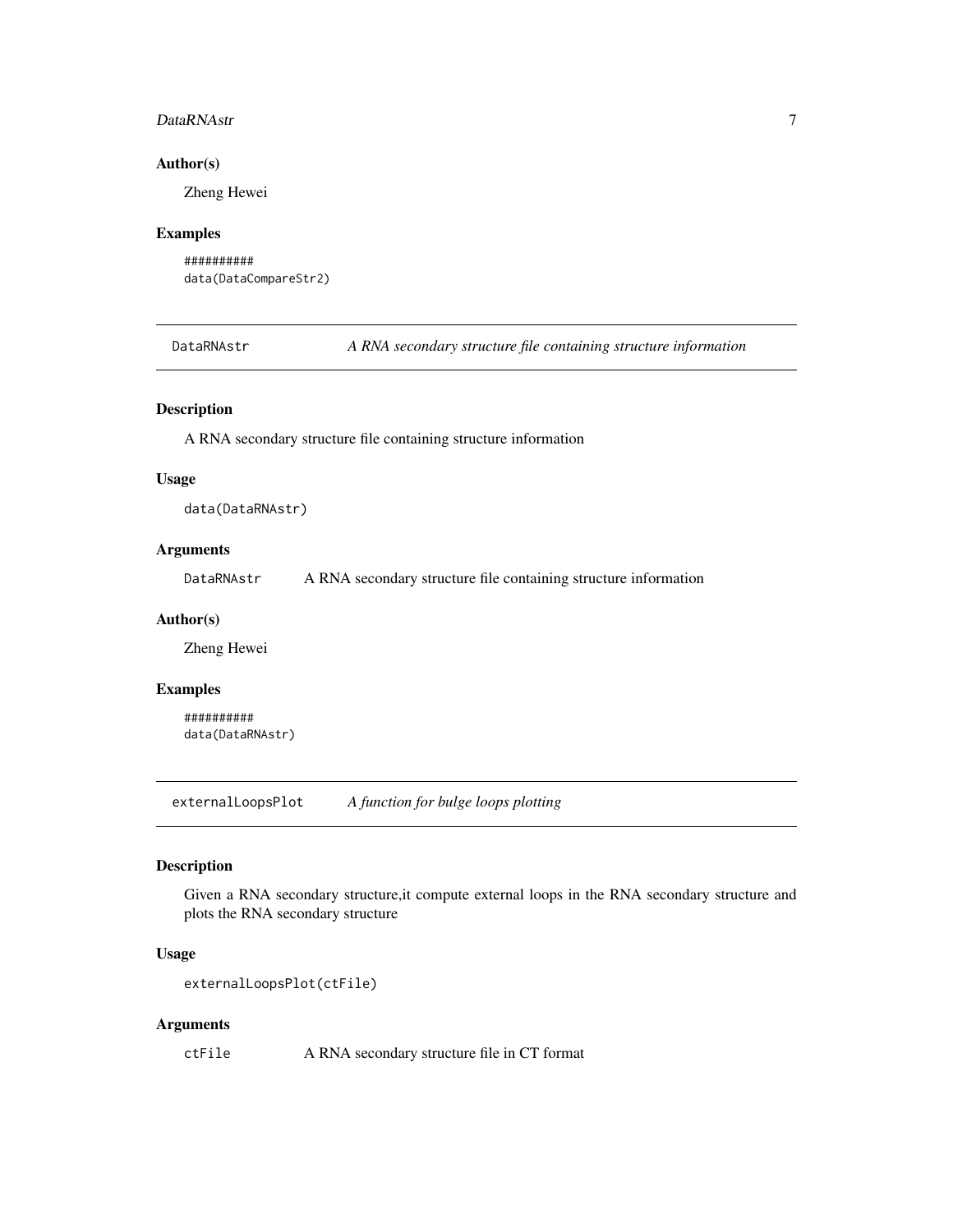#### <span id="page-7-0"></span>Value

Return a list containing base positions in external loops and plot the given RNA secondary

### Examples

```
###
data(DataRNAstr)
externalLoopsPlot(DataRNAstr)
```

| external_loop | Internal function for getting external loops in a RNA secondary struc- |
|---------------|------------------------------------------------------------------------|
|               | ture                                                                   |

#### Description

Given a RNA secondary structure,it compute external loops in the RNA secondary structure

#### Usage

```
external_loop(ctFile)
```
### Arguments

ctFile A RNA secondary structure file in CT format

#### Value

Return a list containing information of external loops

#### Author(s)

Zheng Hewei

```
##########
data(DataRNAstr)
external_loop(DataRNAstr)
```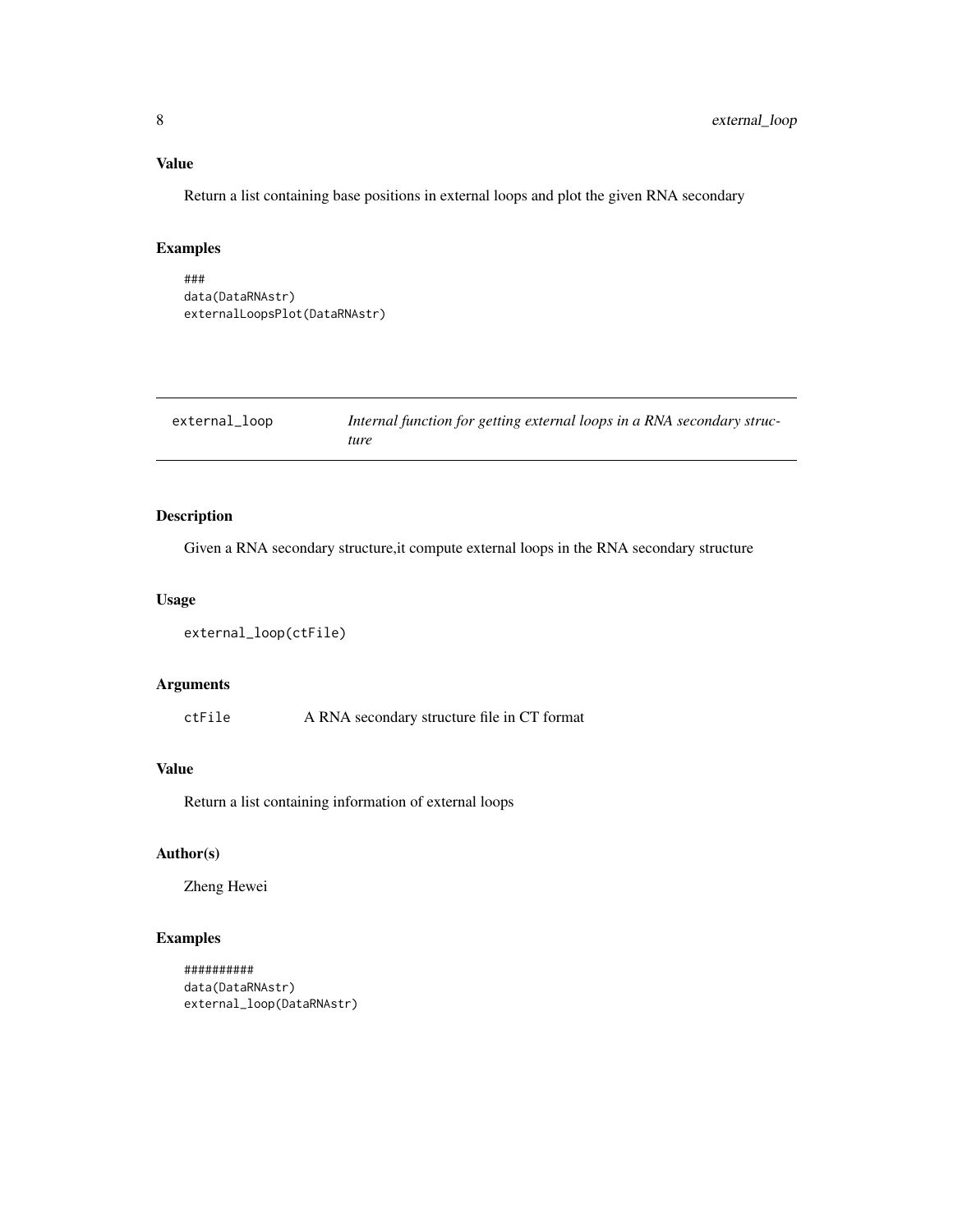<span id="page-8-0"></span>

#### Description

Given a substructure list,it compute similarity score of give RNA structures

#### Usage

```
getCompare(subStrList)
```
#### Arguments

subStrList A list comprised by the return of function getSubStr

#### Value

Return a similarity score

#### Author(s)

Zheng Hewei

#### Examples

```
##########
data(DataCluster1)
data(DataCluster2)
data(DataCluster3)
data(DataCluster4)
subStrList <- list(substr1 = getSubStr(DataCluster1),
                   substr2 = getSubStr(DataCluster2),
                   substr3 = getSubStr(DataCluster3),
                   substr4 = getSubStr(DataCluster4))
getCompare(subStrList)
```
getScore *Internal function for getting similarity score in a RNA secondary structure*

#### Description

Internal function for getting similarity score in a RNA secondary structure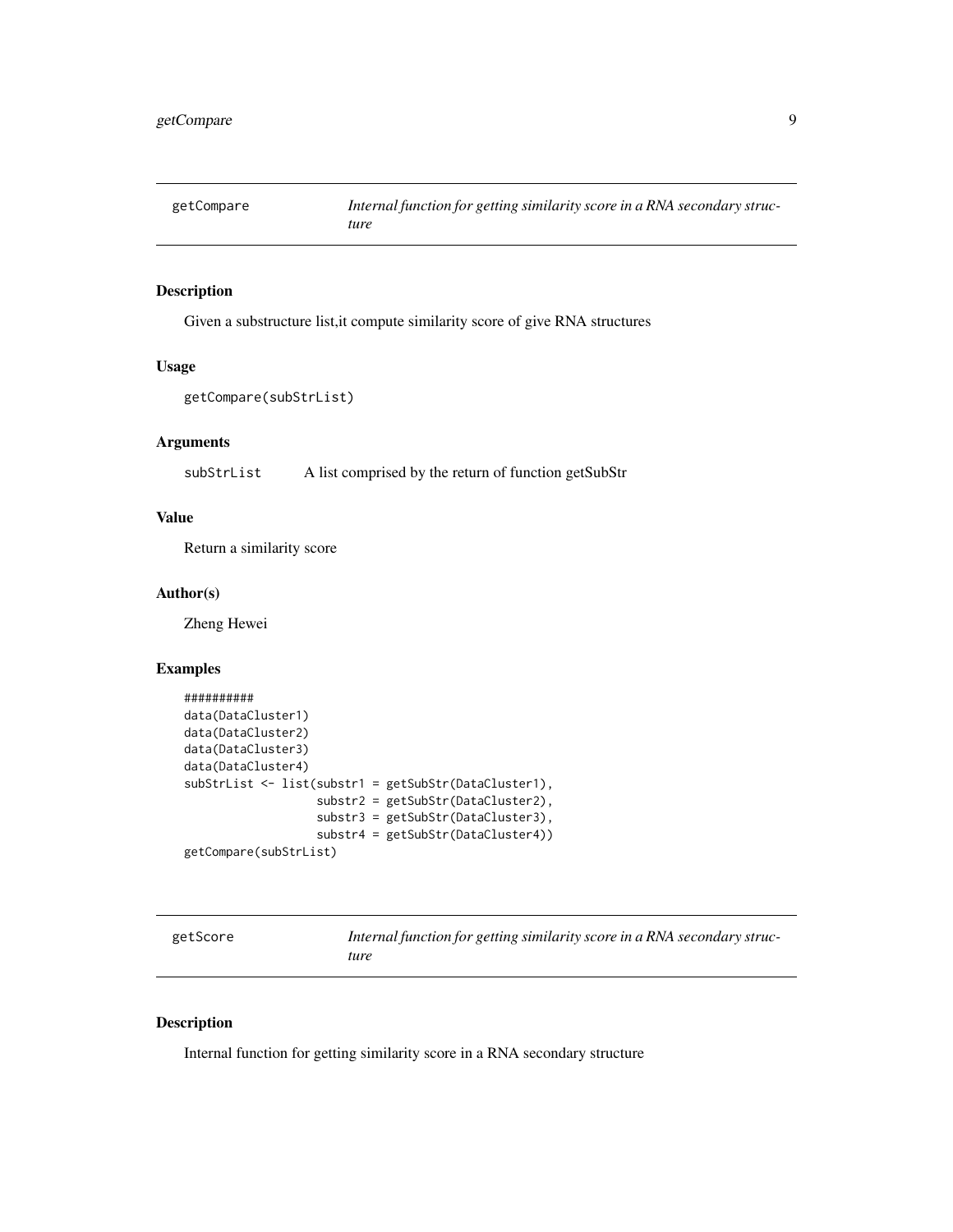### Usage

```
getScore(h1,i1,b1,m1,s1,e1,
        seqA,seqCode1,h1Num,i1Num,b1Num,m1Num,s1Num,e1Num,
        h2,i2,b2,m2,s2,e2,
        seqB,seqCode2,h2Num,i2Num,b2Num,m2Num,s2Num,e2Num)
```
#### Arguments

| h1                | hairpin_loop result A      |
|-------------------|----------------------------|
| i1                | internal_loop result A     |
| b <sub>1</sub>    | bulge_loop result A        |
| m1                | multi_branch_loop result A |
| s1                | stem result A              |
| e1                | external_loop result A     |
| segA              | sequence A                 |
| seqCode1          | coding sequence A          |
| h1Num             | hairpin_loop number A      |
| i1Num             | internal_loop number A     |
| b1Num             | bulge_loop number A        |
| m1Num             | multi_branch_loop number A |
| s1Num             | stem number A              |
| e1Num             | external_loop number A     |
| h2                | hairpin_loop result B      |
| i2                | internal_loop result B     |
| b <sub>2</sub>    | bulge_loop result B        |
| m <sub>2</sub>    | multi_branch_loop result B |
| s2                | stem result B              |
| e2                | external_loop result B     |
| seqB              | sequence B                 |
| seqCode2          | coding sequence B          |
| h <sub>2Num</sub> | hairpin_loop number B      |
| i2Num             | internal_loop number B     |
| b <sub>2Num</sub> | bulge_loop number B        |
|                   |                            |
| m2Num             | multi_branch_loop number B |
| s2Num             | stem number B              |

#### Value

Return a list countains similarity score and other information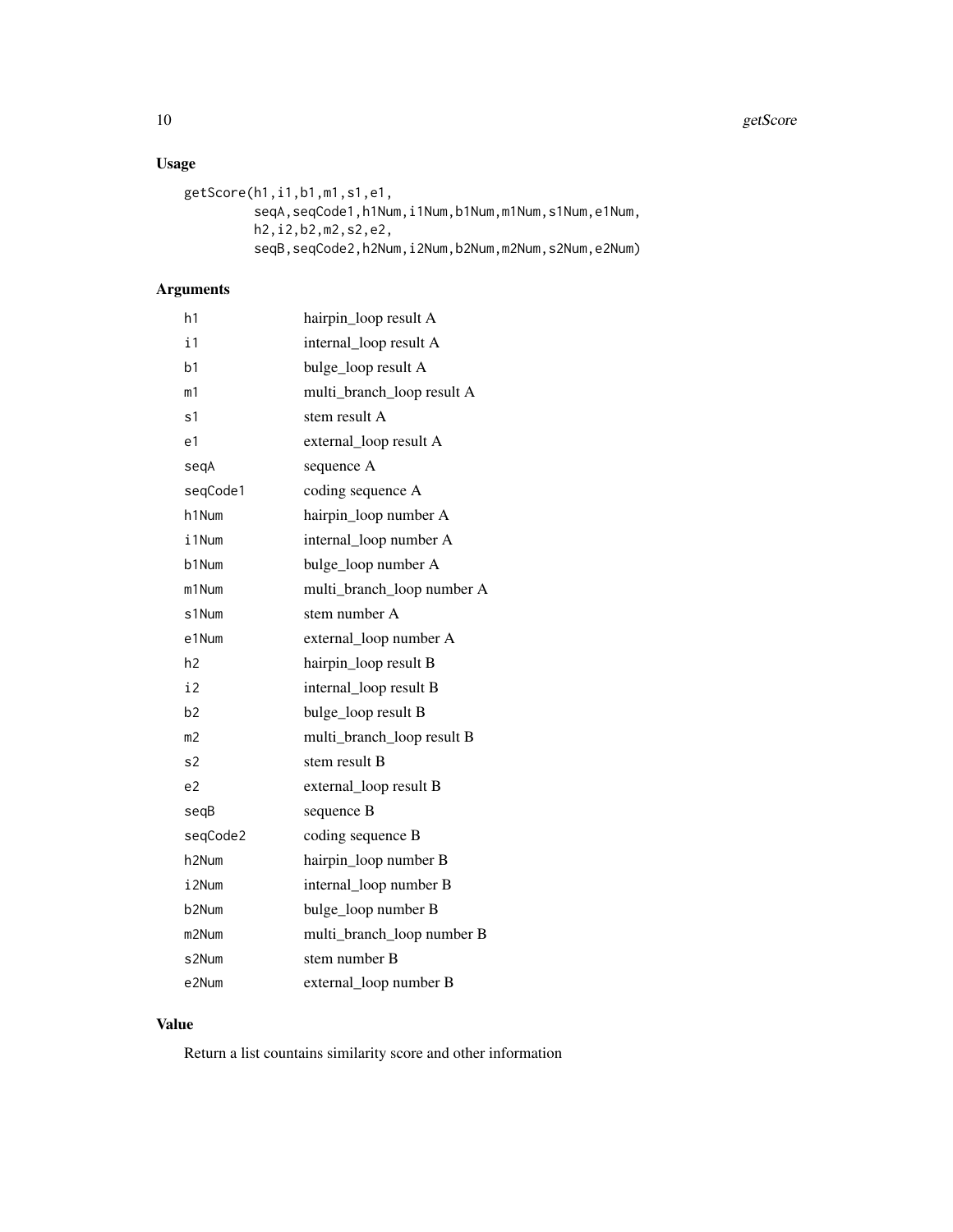#### <span id="page-10-0"></span> $getSubStr$  11

#### Author(s)

Zheng Hewei

### Examples

########## #nothing

getSubStr *Internal function for getting substructure information in a RNA secondary structure*

### Description

Given a RNA secondary structure,it gets all substructures of the RNA

#### Usage

getSubStr(ctfile)

#### Arguments

ctfile A RNA secondary structure file containing structure information

### Value

Return a list containing information of all substructures of the RNA

#### Author(s)

Zheng Hewei

```
##########
data(DataRNAstr)
getSubStr(DataRNAstr)
```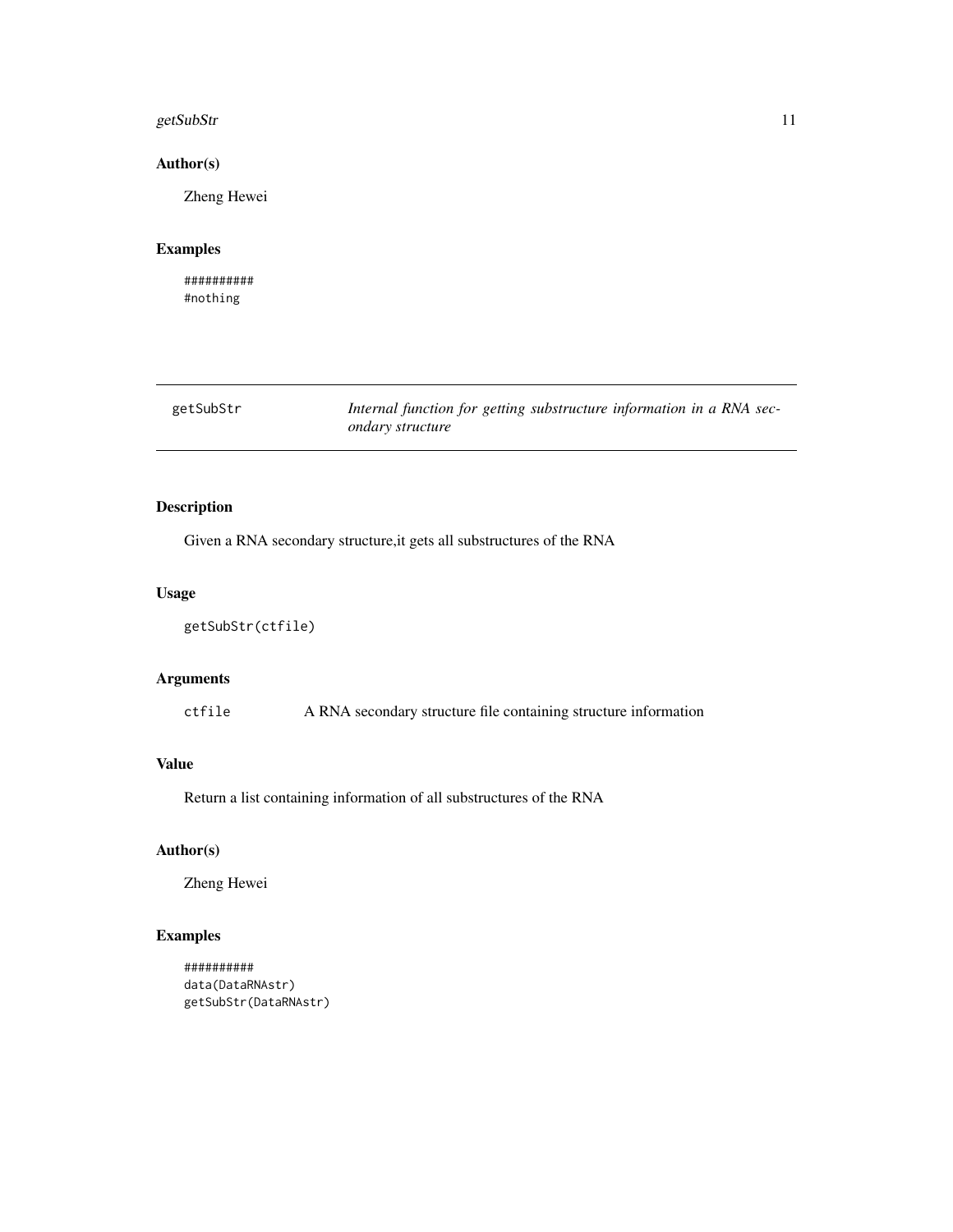<span id="page-11-0"></span>hairpinLoopsPlot *A function for hairpin loops plotting*

#### Description

Given a RNA secondary structure,it compute hairpin loops in the RNA secondary structure and plots the RNA secondary structure

#### Usage

```
hairpinLoopsPlot(ctFile)
```
#### Arguments

ctFile A RNA secondary structure file containing structure information

#### Value

Return a list containing base positions in hairpin loops

#### Examples

### data(DataRNAstr) hairpinLoopsPlot(DataRNAstr)

hairpin\_loop *Internal function for getting hairpin loops*

#### Description

Given a RNA secondary structure,it compute hairpin loops in the RNA secondary structure

#### Usage

```
hairpin_loop(ctFile)
```
#### Arguments

ctFile A RNA secondary structure file containing structure information

#### Value

Return a list containing base positions in hairpin loops,and the length of the number of hairpin loops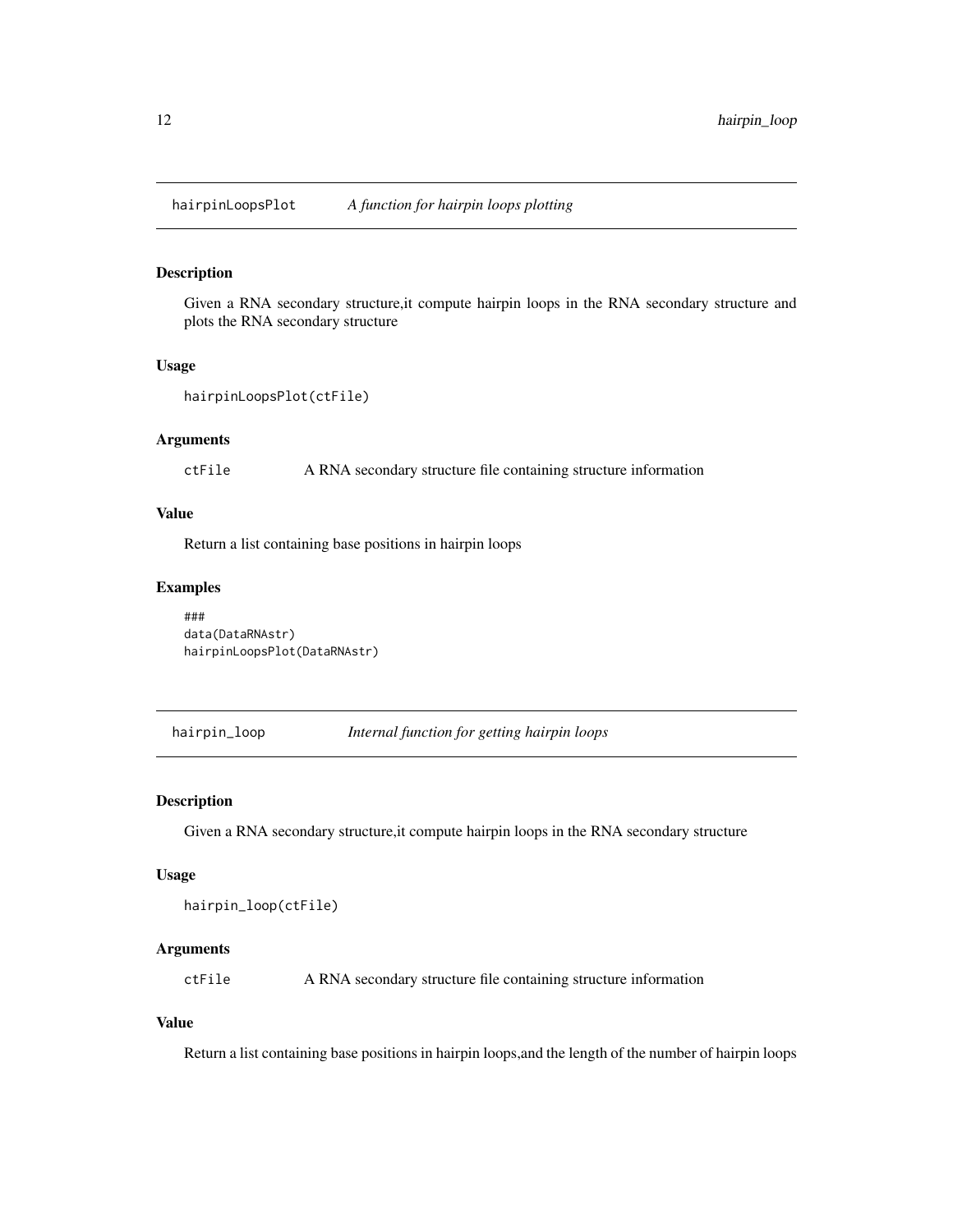#### <span id="page-12-0"></span>internalLoopsPlot 13

#### Examples

```
###
data(DataRNAstr)
hairpin_loop(DataRNAstr)
```
internalLoopsPlot *A function for internal loops plotting*

#### Description

Given a RNA secondary structure,it compute internal loops in the RNA secondary structure and plots the RNA secondary structure

#### Usage

```
internalLoopsPlot(ctFile)
```
#### Arguments

ctFile A RNA secondary structure file without the first line of free energy information

#### Value

Return a list containing base positions in internal loops

#### Examples

```
###
data(DataRNAstr)
internalLoopsPlot(DataRNAstr)
```
internal\_loop *Internal function for getting internal loops*

#### Description

Given a RNA secondary structure,it compute internal loops in the RNA secondary structure

#### Usage

```
internal_loop(ctFile)
```
#### Arguments

ctFile A RNA secondary structure file containing structure information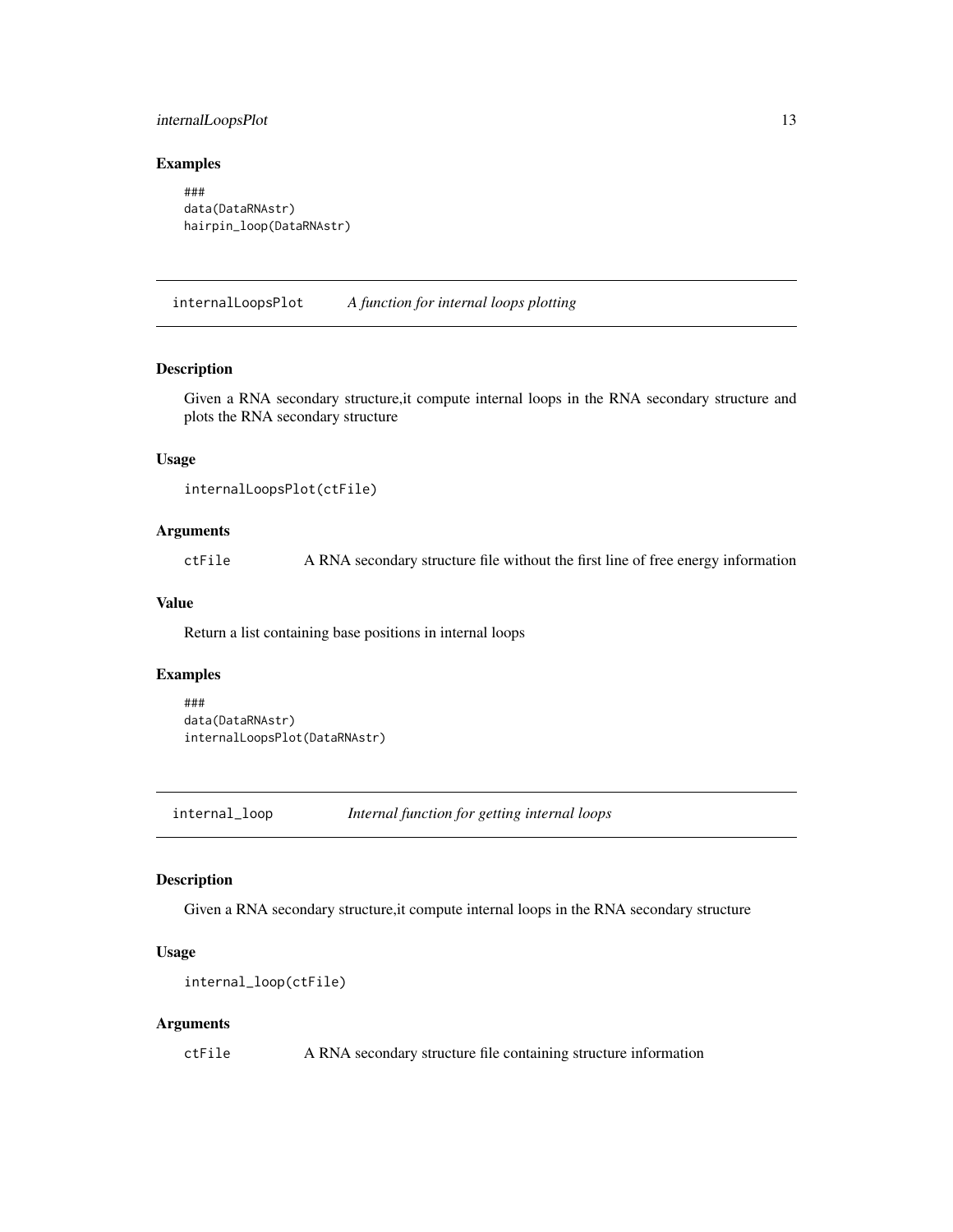#### Value

Return a list containing base positions in internal loops,and the length of the number of internal loops

#### Examples

```
###
data(DataRNAstr)
internal_loop(DataRNAstr)
```
multiBranchLoopsPlot *A function for multi-branch loops plotting*

#### Description

Given a RNA secondary structure,it compute multi-branch loops in the RNA secondary structure and plots the RNA secondary structure

#### Usage

```
multiBranchLoopsPlot(ctFile)
```
#### Arguments

ctFile A RNA secondary structure file containing structure information

#### Value

Return a list containing base positions in multi-branch loops

```
###
data(DataRNAstr)
multiBranchLoopsPlot(DataRNAstr)
```
<span id="page-13-0"></span>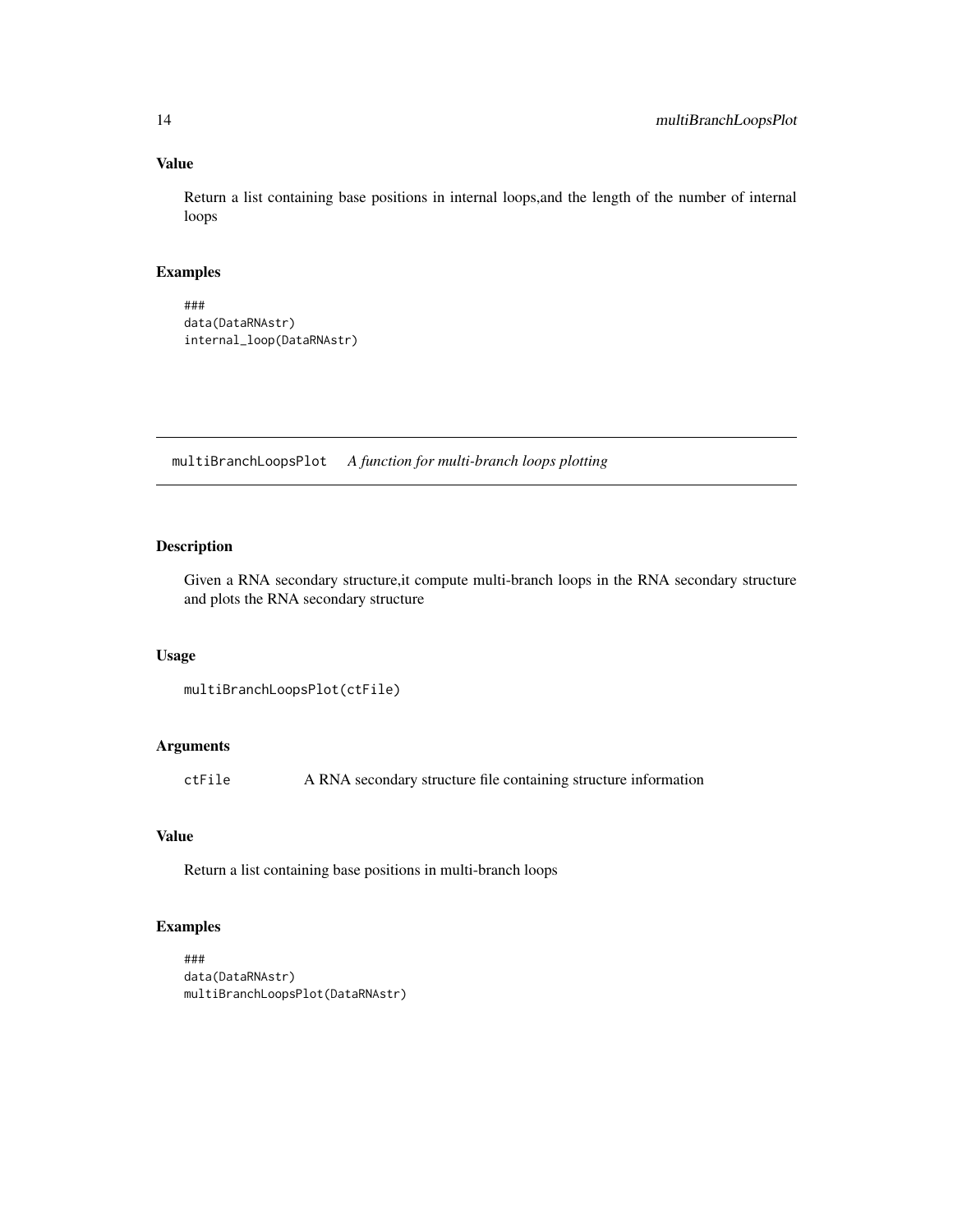<span id="page-14-0"></span>multi\_branch\_loop *Internal function for getting multi-branch loops*

#### Description

Given a RNA secondary structure,it compute multi-branch loops in the RNA secondary structure

#### Usage

```
multi_branch_loop(ctFile)
```
#### **Arguments**

ctFile A RNA secondary structure file containing structure information

#### Value

Return a list containing base positions in multi-branch loops,and the length of the number of multibranch loops

#### Examples

```
###
data(DataRNAstr)
multi_branch_loop(DataRNAstr)
```
RNAcirPlot *function for plotting RNA secondary structure in a circos style*

#### Description

Given a RNA secondary structure,it plots RNA secondary structure in a circos style

#### Usage

```
RNAcirPlot(ctFile,cex = 1,posNum = 2.5,ifNum = FALSE,
           ifBulge = FALSE,ifExternalLoops = FALSE,ifHairpin = FALSE,
           ifInternalLoops = FALSE,ifMultiBranchLoops = FALSE)
```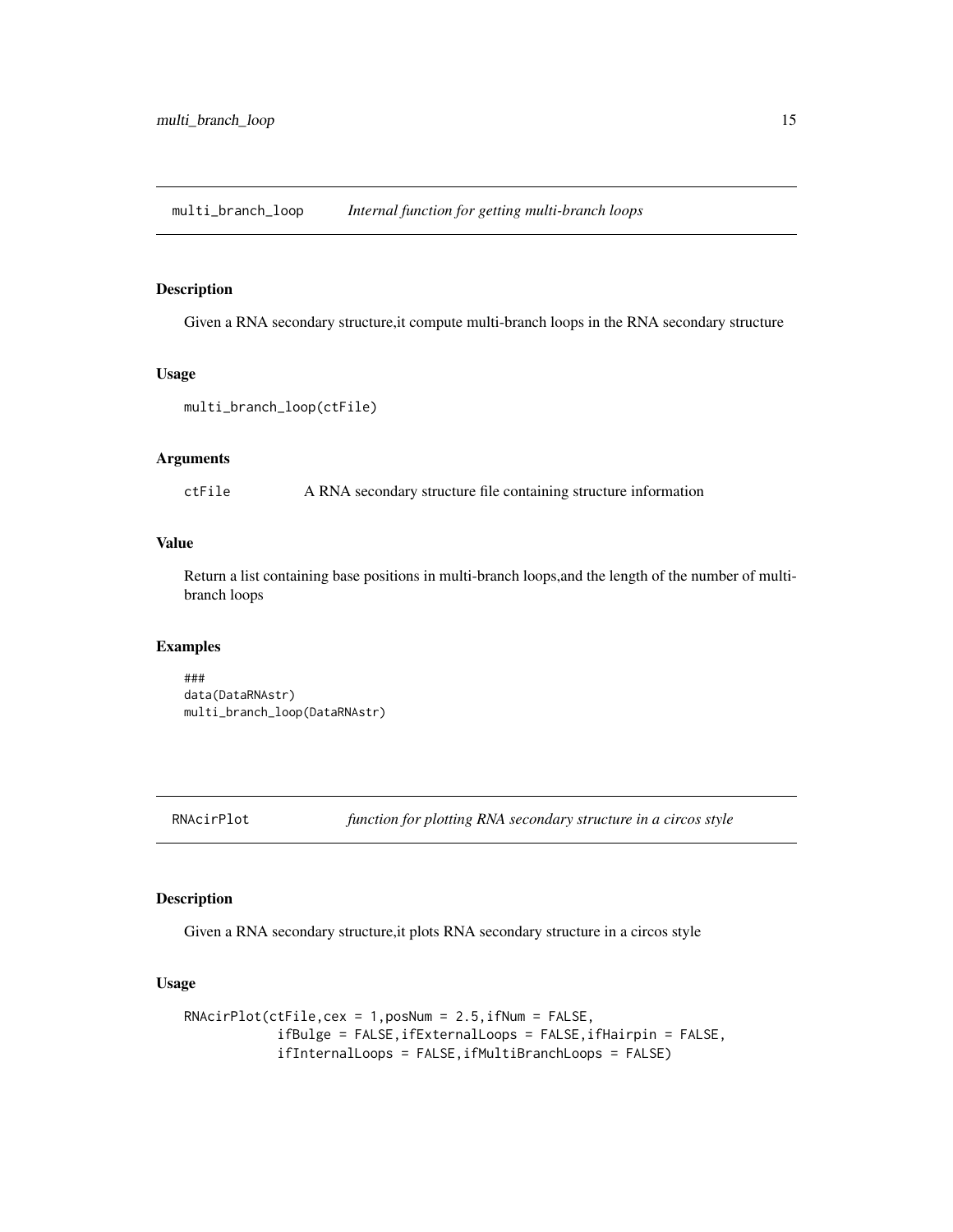### <span id="page-15-0"></span>Arguments

| ctFile             | A RNA secondary structure file containing structure information                           |
|--------------------|-------------------------------------------------------------------------------------------|
| cex                | The size of base or number in plotting                                                    |
| posNum             | The position of number in plotting. Change the position of number if number is<br>plotted |
| ifNum              | Whether to draw number                                                                    |
| ifBulge            | Whether to emphasize bulge loops                                                          |
| ifExternalLoops    |                                                                                           |
|                    | Whether to emphasize external loops                                                       |
| ifHairpin          | Whether to emphasize hairpin loops                                                        |
| ifInternalLoops    |                                                                                           |
|                    | Whether to emphasize internal loops                                                       |
| ifMultiBranchLoops |                                                                                           |
|                    | Whether to emphasize multi branch loops                                                   |

#### Value

Return a RNA secondary structure in a circos style

#### Author(s)

Zheng Hewei

#### Examples

```
##########
data(DataRNAstr)
RNAcirPlot(DataRNAstr)
```
RNAstrCluster *A function for RNAs clustering by their structure similarites*

#### Description

Given a RNA secondary structure,it compute simility of these RNAs and cluster them

#### Usage

```
RNAstrCluster(ctFiles)
```
#### Arguments

ctFiles A list contain RNA structures needed to cluster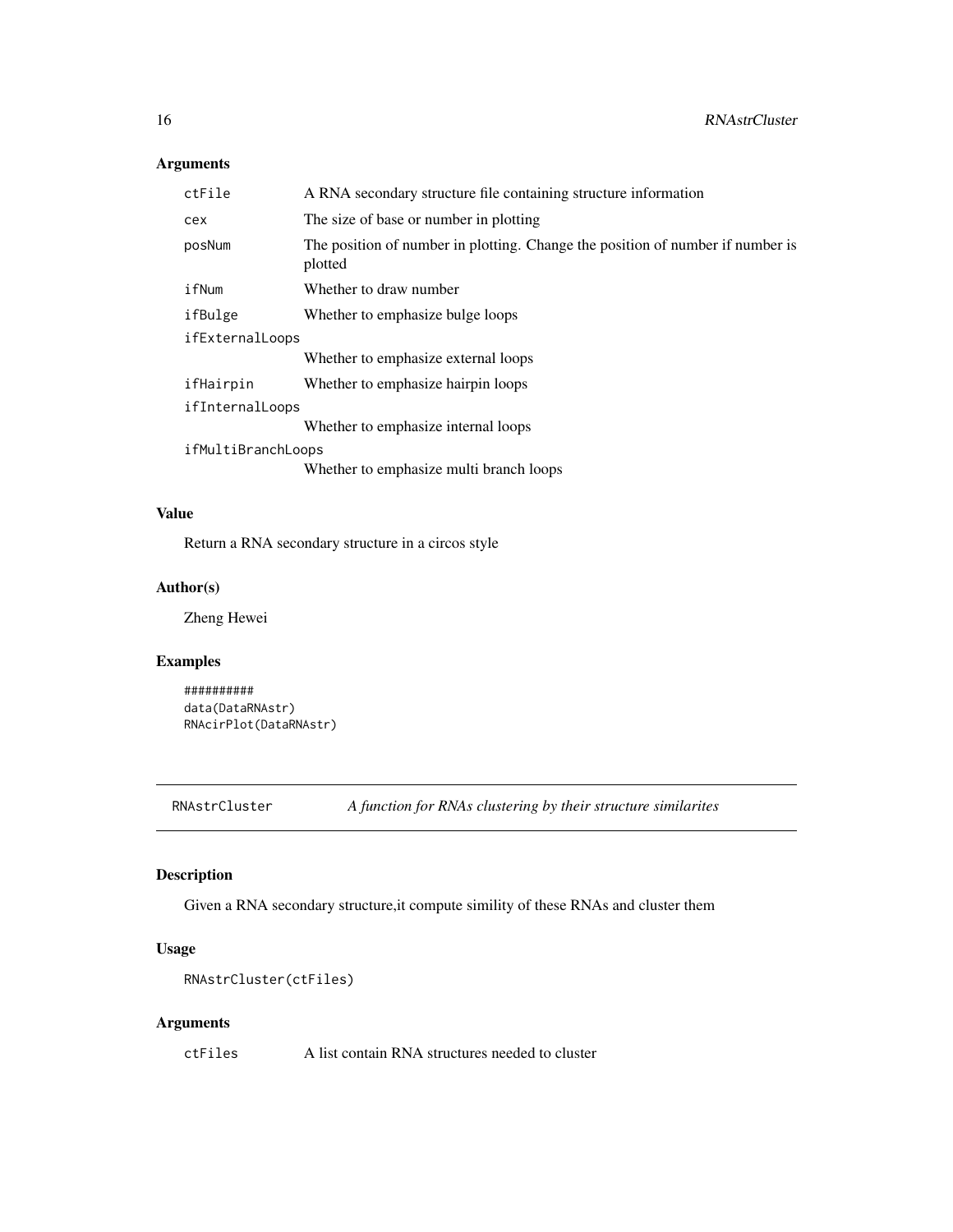#### <span id="page-16-0"></span>**RNAstrPlot** 17

#### Value

Return simility matrix and cluster tree

#### Author(s)

Zheng Hewei

#### Examples

```
##########
data(DataCluster1)
data(DataCluster2)
data(DataCluster3)
data(DataCluster4)
###
a <- list(str1=DataCluster1,str2=DataCluster2,str3=DataCluster3,str4=DataCluster4)
RNAstrCluster(a)
```
RNAstrPlot *A function for whole RNA secondary structure plotting*

#### Description

Given a RNA secondary structure,it plots RNA structure and specify strucutre units by different colors

#### Usage

RNAstrPlot(ctFile)

#### Arguments

ctFile A RNA secondary structure file containing structure information

#### Value

Return a list containing structure information

#### Author(s)

Zheng Hewei

```
##########
data(DataRNAstr)
RNAstrPlot(DataRNAstr)
```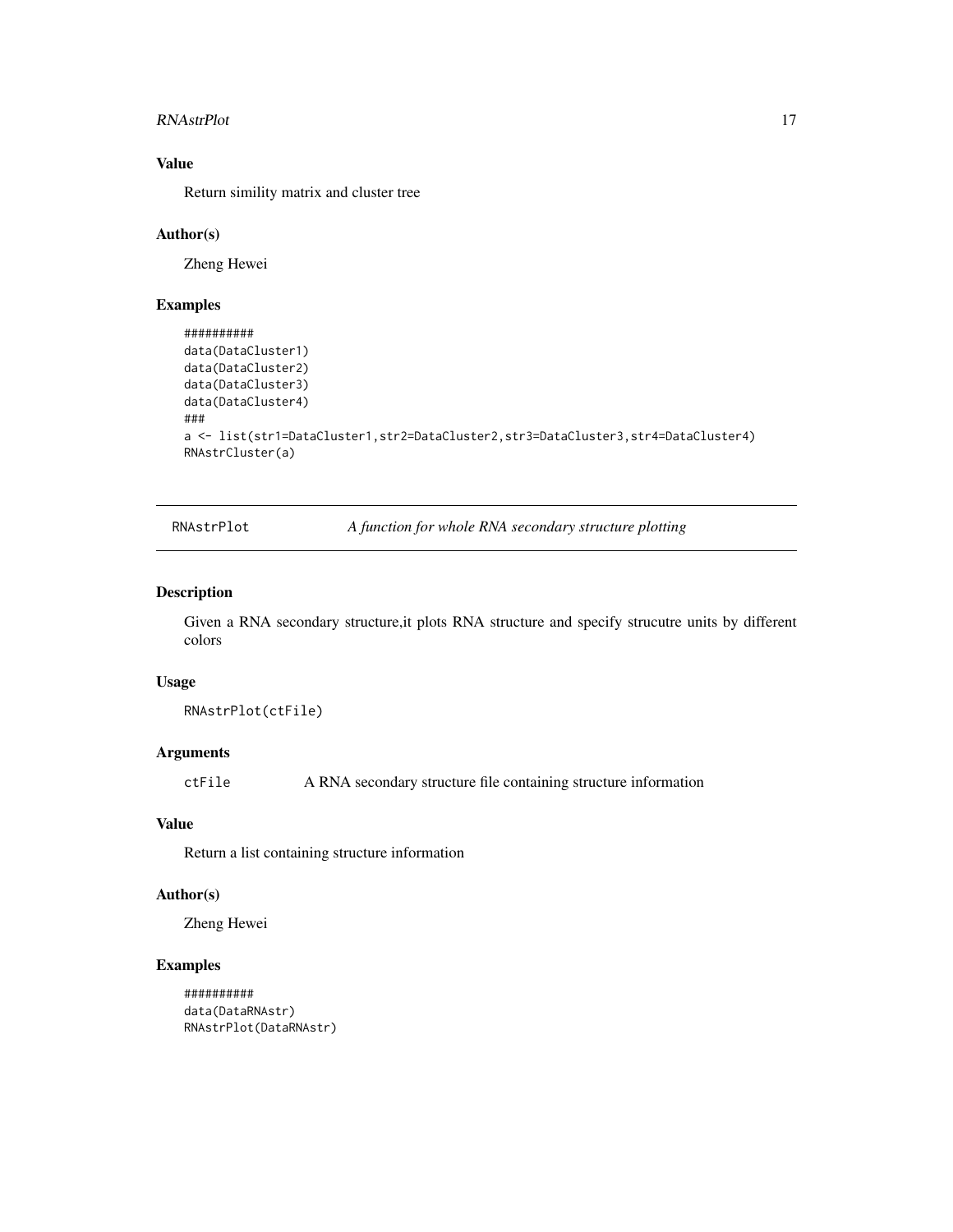<span id="page-17-0"></span>

### Description

Given a RNA secondary structure,it compute stem in the RNA secondary structure

#### Usage

stem(ctFile)

#### Arguments

ctFile A RNA secondary structure file containing structure information

#### Value

Return a list containing base positions in stems

#### Examples

```
###
data(DataRNAstr)
stem(DataRNAstr)
```
stemPlot *A function for stems plotting*

#### Description

Given a RNA secondary structure,it compute stems in the RNA secondary structure and plots the RNA secondary structure

#### Usage

```
stemPlot(ctFile)
```
#### Arguments

ctFile A RNA secondary structure file containing structure information

#### Value

Return a list containing base positions in stems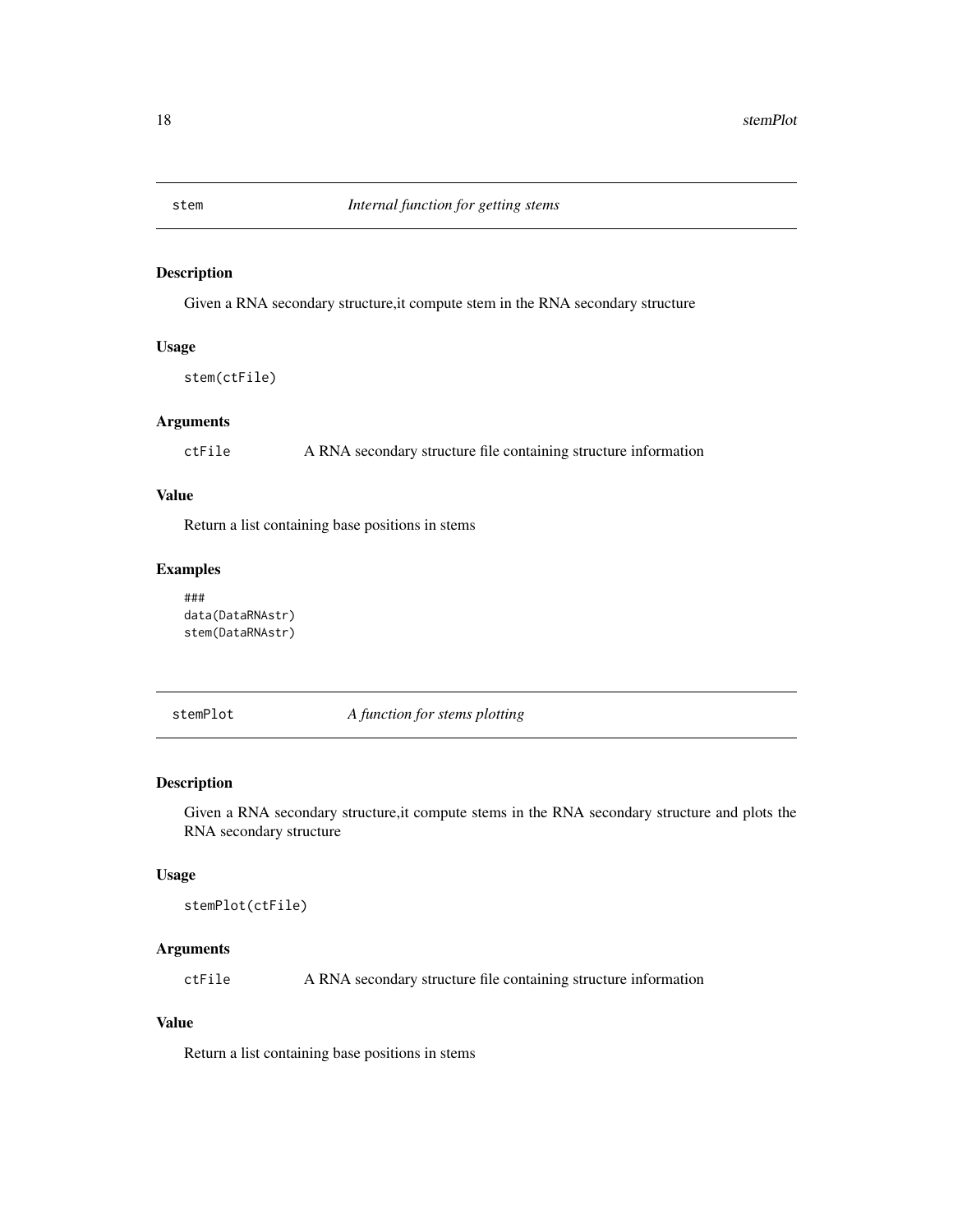#### <span id="page-18-0"></span>strCompare 19

#### Examples

```
###
data(DataRNAstr)
stemPlot(DataRNAstr)
```
strCompare *strCompare*

#### Description

return similarity score of two RNA secondary structures

#### Usage

```
strCompare(ctFile1,ctFile2,randomTime = 1000)
```
#### Arguments

| ctFile1    | A RNA secondary structure file containing structure information |
|------------|-----------------------------------------------------------------|
| ctFile2    | A RNA secondary structure file containing structure information |
| randomTime | random times of permutation test to get P value                 |

#### Value

Returns a numerical value which represent the similarity of the two RNA secondary structures.The larger the value, the more similar the two RNA structures are.The maximum value is 10, representing the two RNA secondary structures exactly the same,and 0 is the minmum value.

```
###
data(DataCluster1)
data(DataCluster2)
#####RNAstrPlot(DataCluster1)
#####RNAstrPlot(DataCluster2)
strCompare(DataCluster1,DataCluster2,randomTime = 100)
```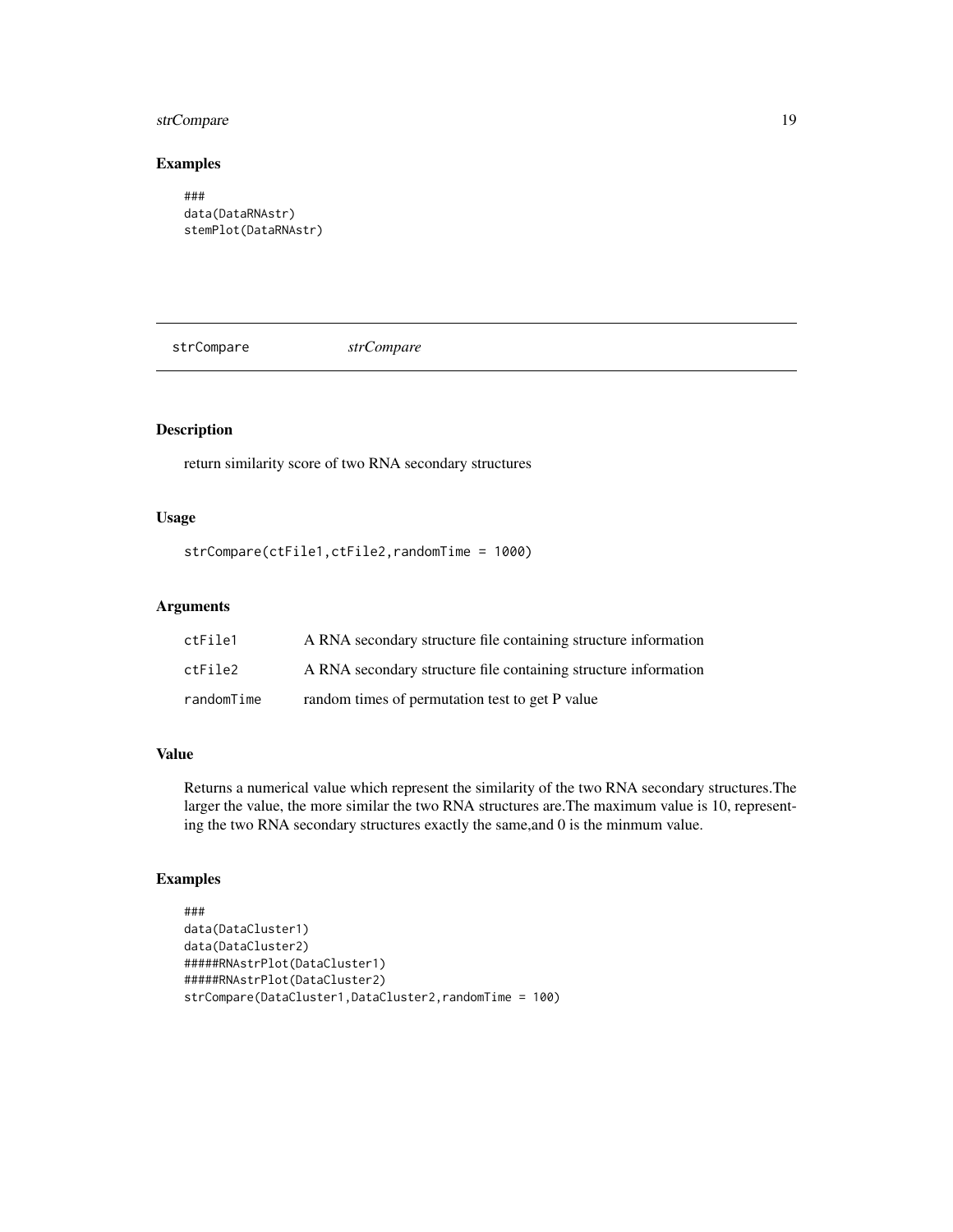<span id="page-19-0"></span>strComparePlot *strComparePlot*

#### Description

return similarity score of two RNA secondary structures

#### Usage

```
strComparePlot(ctFile1,ctFile2)
```
#### Arguments

| ctFile1 | A RNA secondary structure file containing structure information |
|---------|-----------------------------------------------------------------|
| ctFile2 | A RNA secondary structure file containing structure information |

#### Value

Returns a numerical value which represent the similarity of the two RNA secondary structures.The larger the value, the more similar the two RNA structures are.The maximum value is 10, representing the two RNA secondary structures exactly the same,and 0 is the minmum value.

```
###
data(DataCluster1)
data(DataCluster2)
#####RNAstrPlot(DataCluster1)
#####RNAstrPlot(DataCluster2)
strComparePlot(DataCluster1,DataCluster2)
```